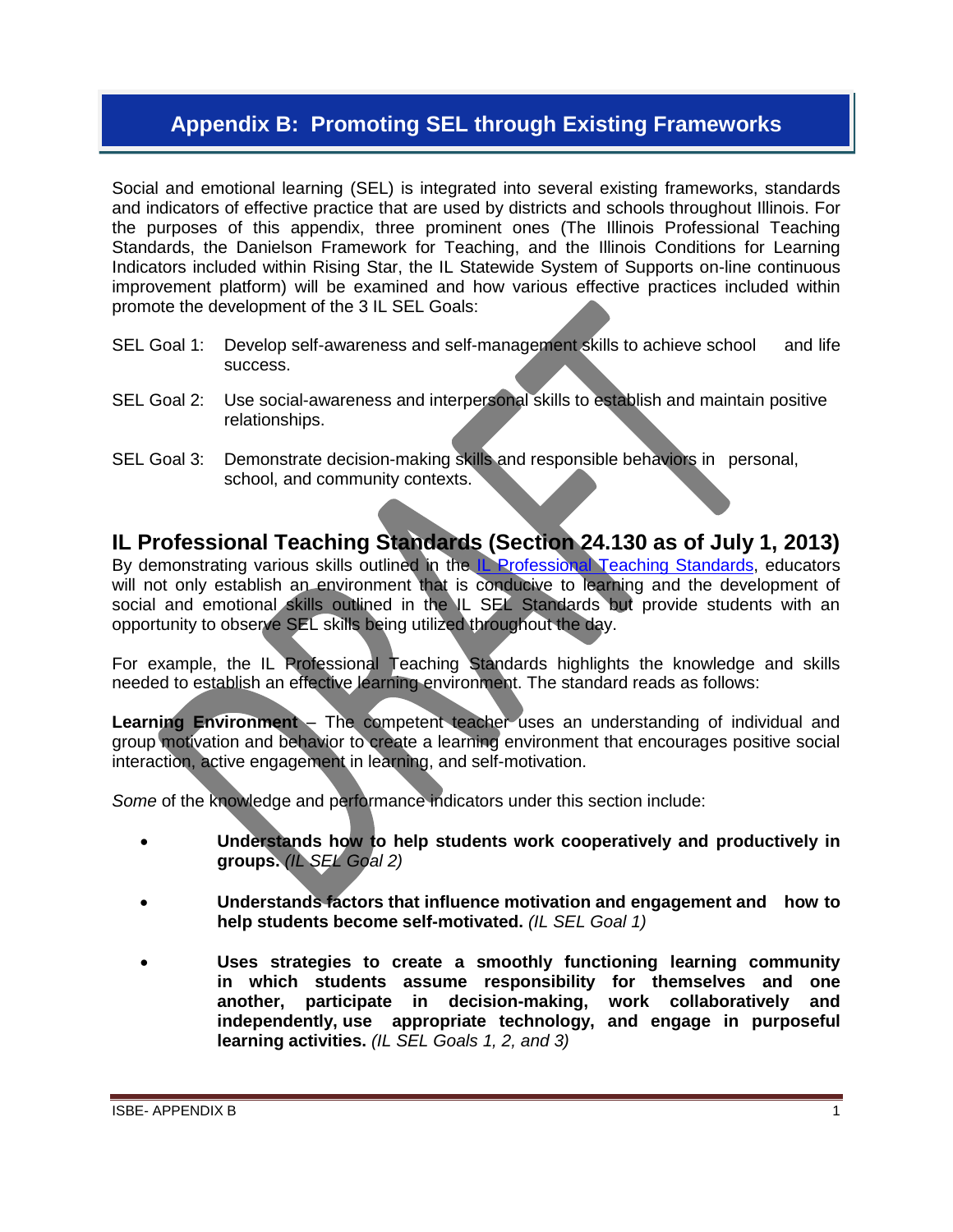When teachers facilitate a collegial and collaborative classroom environment through group projects, students have the opportunity to practice in a controlled environment their interpersonal skill development. Likewise, teacher preparation programs can provide the same practice for education interns. Then, time could be provided to reflect and discuss how their experience supported their personal SEL development.

In addition, the IL Professional Teaching Standards also include standards on diversity, human development, and communication which directly relate to the promotion of the IL SEL Goals. For example, the following performance indicator can be found under the standard on diversity:

### **Demonstrates positive regard for individual students and their families regardless of culture, religion, gender, sexual orientation, and varying abilities.**

When teachers show positive regard for students and their families, they are not only promoting school connectedness that improves mental wellness and student outcomes but also modeling how students should treat each other, resulting in improved interpersonal skills *(IL SEL Goal 2)* and more effective collaborative learning communities.

Other IL Professional Teaching Standards have more of an indirect impact on the promotion of SEL Goals. For example, when teachers demonstrate the skills that fall under the Collaborative Relationships and Reflection and Professional Growth Standards, they are modeling some of the same skills outlined in the IL SEL Standards. For instance, when students observe teachers collaborating with others as resources for problem-solving, generating new ideas, sharing experiences, and seeking and giving feedback (Performance Indicator under Reflection and Professional Growth Standard), students are more likely to recognize external supports that can help them achieve academic and personal goals (*IL SEL Goal 1*).

# **The Danielson Framework for Teaching**

[The Danielson Framework for Teaching](http://www.danielsongroup.org/) is another prominent framework used throughout Illinois. Not only is it widely used for professional development by Illinois districts, the classroom observation portion of the *optional* evaluation system designed by the state of Illinois has been adapted from Charlotte Danielson's *Framework for Professional Practice.* Danielson's system emphasizes research-based practices that promote student learning and explain what teachers should know and do. It also includes effective teacher practices that contribute to the establishment of a positive classroom environment and development of social and emotional skills.

Like the IL Professional Teaching Standards, the Danielson Framework has a *Domain*  dedicated to the Classroom Environment. Some of the more general skills and activities outlined under the Classroom Environment Domain include:

**2a. Creating an Environment of Respect and Rapport** *(SEL Goal 2)*

- **2b. Establishing a Culture for Learning** *(SEL Goals 1, 2, and 3)*
- **2c. Managing Classroom Procedures** *(SEL Goals 1, 2, and 3)*
- **2d. Managing Student Behavior** *(SEL Goal 1)*
- **2e. Organizing Physical Space** *(SEL Goals 1 and 2)*

Social and emotional skill development is also promoted through teacher practices highlighted in other domains (Planning and Preparation, Instruction, and Professional Responsibilities).